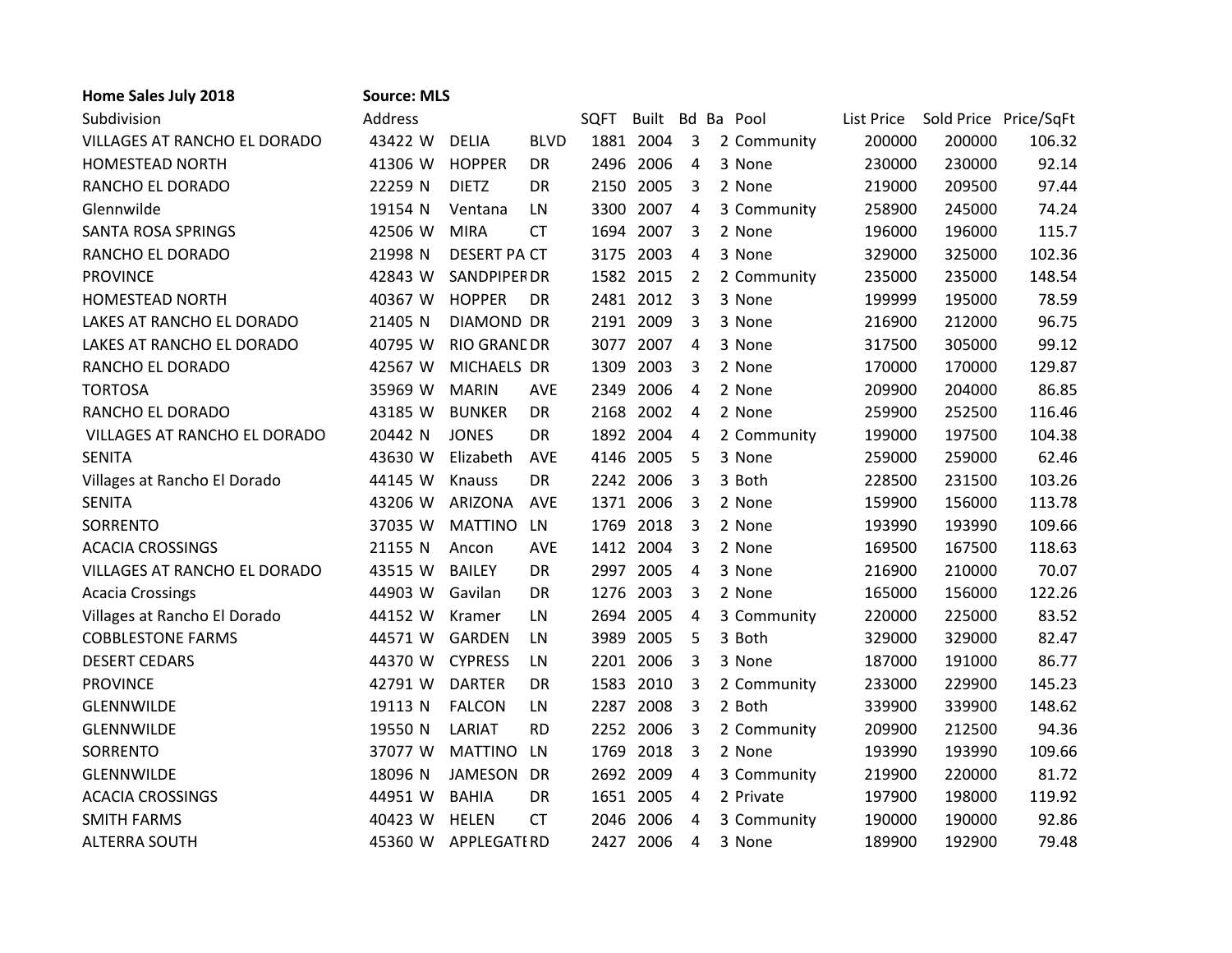| Santa Rosa Springs           | 42285 W | Lunar                | <b>ST</b>  |           | 2136 2006 | 4              | 3 Private   | 220000 | 215000 | 100.65 |
|------------------------------|---------|----------------------|------------|-----------|-----------|----------------|-------------|--------|--------|--------|
| <b>Maricopa Meadows</b>      | 46137 W | <b>TUCKER</b>        | <b>RD</b>  |           | 1467 2005 | 3              | 2 None      | 169500 | 169500 | 115.54 |
| <b>PROVINCE</b>              | 42577 W | <b>FALLING ST CT</b> |            |           | 1761 2005 | $\overline{2}$ | 2 Community | 216900 | 218000 | 123.79 |
| Rancho El Dorado             | 43612 W | Sparks               | <b>CT</b>  |           | 3199 2003 | 5              | 3 Private   | 325000 | 315000 | 98.47  |
| RANCHO EL DORADO             | 43549 W | <b>COLBY</b>         | <b>DR</b>  |           | 1276 2002 | 3              | 2 None      | 165000 | 165000 | 129.31 |
| <b>TORTOSA</b>               | 36328 W | <b>BILBAO</b>        | <b>ST</b>  |           | 1911 2006 | 4              | 2 None      | 187900 | 186500 | 97.59  |
| VILLAGES AT RANCHO EL DORADO | 44397 W | <b>KNAUSS</b>        | DR         |           | 2243 2006 | 3              | 3 Community | 200000 | 200000 | 89.17  |
| <b>MARICOPA MEADOWS</b>      | 46041 W | SONNY                | <b>RD</b>  |           | 3780 2006 | 5              | 3 None      | 218900 | 218000 | 57.67  |
| <b>HOMESTEAD NORTH</b>       | 40733 W | SANDERS              | <b>WAY</b> |           | 2277 2009 | 4              | 3 None      | 189000 | 195000 | 85.64  |
| VILLAGES AT RANCHO EL DORADO | 44296 W | <b>KNAUSS</b>        | <b>DR</b>  | 2455 2006 |           | 4              | 3 None      | 208801 | 208801 | 85.05  |
| <b>TORTOSA</b>               | 35616 W | <b>COSTA BLA DR</b>  |            |           | 1322 2006 | 3              | 2 None      | 164900 | 160000 | 121.03 |
| RANCHO EL DORADO             | 42550 W | <b>COLBY</b>         | DR         | 1527 2003 |           | 3              | 2 None      | 169900 | 172000 | 112.64 |
| <b>PROVINCE</b>              | 43004 W | MAGIC MODR           |            |           | 2242 2004 | 3              | 2 Community | 279900 | 279900 | 124.84 |
| SORRENTO                     | 36860 W | MATTINO LN           |            |           | 3116 2007 | $\overline{4}$ | 3 None      | 248000 | 248000 | 79.58  |
| SORRENTO                     | 37002 W | <b>NOLA</b>          | <b>WAY</b> |           | 1827 2018 | 4              | 2 None      | 204990 | 204990 | 112.2  |
| <b>PROVINCE</b>              | 20690 N | <b>ENCHANTN PASS</b> |            | 2044 2015 |           | 3              | 2 Community | 299990 | 290000 | 141.87 |
| <b>Acacia Crossing</b>       | 44808 W | <b>MIRAFLORIST</b>   |            | 1670 2005 |           | 3              | 2 None      | 187000 | 188000 | 112.57 |
| <b>SENITA</b>                | 43721 W | <b>MARICOPA AVE</b>  |            | 3901 2005 |           | 6              | 4 None      | 259900 | 251500 | 64.47  |
| <b>TORTOSA</b>               | 19320 N | <b>TOLEDO</b>        | <b>AVE</b> |           | 1262 2006 | 3              | 2 None      | 155000 | 155000 | 122.82 |
| VILLAGES AT RANCHO EL DORADO | 44194 W | McIntosh             | <b>CIR</b> |           | 2066 2005 | 3              | 2 Community | 210000 | 210000 | 101.65 |
| <b>MARICOPA MEADOWS</b>      | 45986 W | <b>GUILDER</b>       | AVE        |           | 1467 2004 | 3              | 2 None      | 189327 | 188000 | 128.15 |
| <b>MARICOPA MEADOWS</b>      | 45451 W | MORNING LN           |            |           | 3077 2005 | 4              | 3 None      | 214900 | 221900 | 72.11  |
| <b>ALTERRA SOUTH</b>         | 44886 W | ZION                 | <b>RD</b>  |           | 1906 2006 | 4              | 3 None      | 185000 | 185000 | 97.06  |
| <b>SENITA UNIT 3</b>         | 19603 N | <b>TOYA</b>          | <b>ST</b>  |           | 3252 2007 | 5              | 3 None      | 243000 | 243700 | 74.93  |
| VILLAGES AT RANCHO EL DORADO | 20828 N | MADISON DR           |            | 2223 2005 |           | 3              | 2 Both      | 309859 | 291000 | 130.9  |
| <b>DESERT CEDARS</b>         | 18509 N | LARKSPUR DR          |            | 2373 2005 |           | 3              | 3 None      | 187900 | 190000 | 80.06  |
| <b>HOMESTEAD NORTH</b>       | 40092 W | <b>NOVAK</b>         | LN         |           | 3267 2013 | 4              | 3 Private   | 289900 | 285500 | 87.38  |
| MARICOPA MEADOWS             | 45552 W | <b>BARBARA</b>       | <b>LN</b>  |           | 2512 2006 | 4              | 3 Private   | 219900 | 221000 | 87.98  |
| <b>MARICOPA MEADOWS</b>      | 45720 W | <b>STARLIGHT DR</b>  |            |           | 2069 2006 | 4              | 2 None      | 189000 | 189000 | 91.35  |
| VILLAGES AT RANCHO EL DORADO | 20813 N | <b>ALMA</b>          | DR         |           | 1928 2004 | 4              | 2 Community | 219999 | 213000 | 110.48 |
| <b>ACACIA CROSSINGS</b>      | 45105 W | <b>PARAISO</b>       | LN         |           | 2199 2004 | 3              | 3 Private   | 229500 | 225000 | 102.32 |
| RANCHO EL DORADO             | 22355 N | <b>DIETZ</b>         | DR         | 1889 2005 |           | 3              | 2 None      | 203900 | 199000 | 105.35 |
| <b>COBBLESTONE FARMS</b>     | 44507 W | <b>REDROCK</b>       | <b>RD</b>  |           | 3166 2006 | 4              | 3 Community | 279900 | 275000 | 86.86  |
| <b>COBBLESTONE FARMS</b>     | 44087 W | VENTURE LN           |            |           | 1530 2004 | 3              | 2 Community | 200000 | 196000 | 128.1  |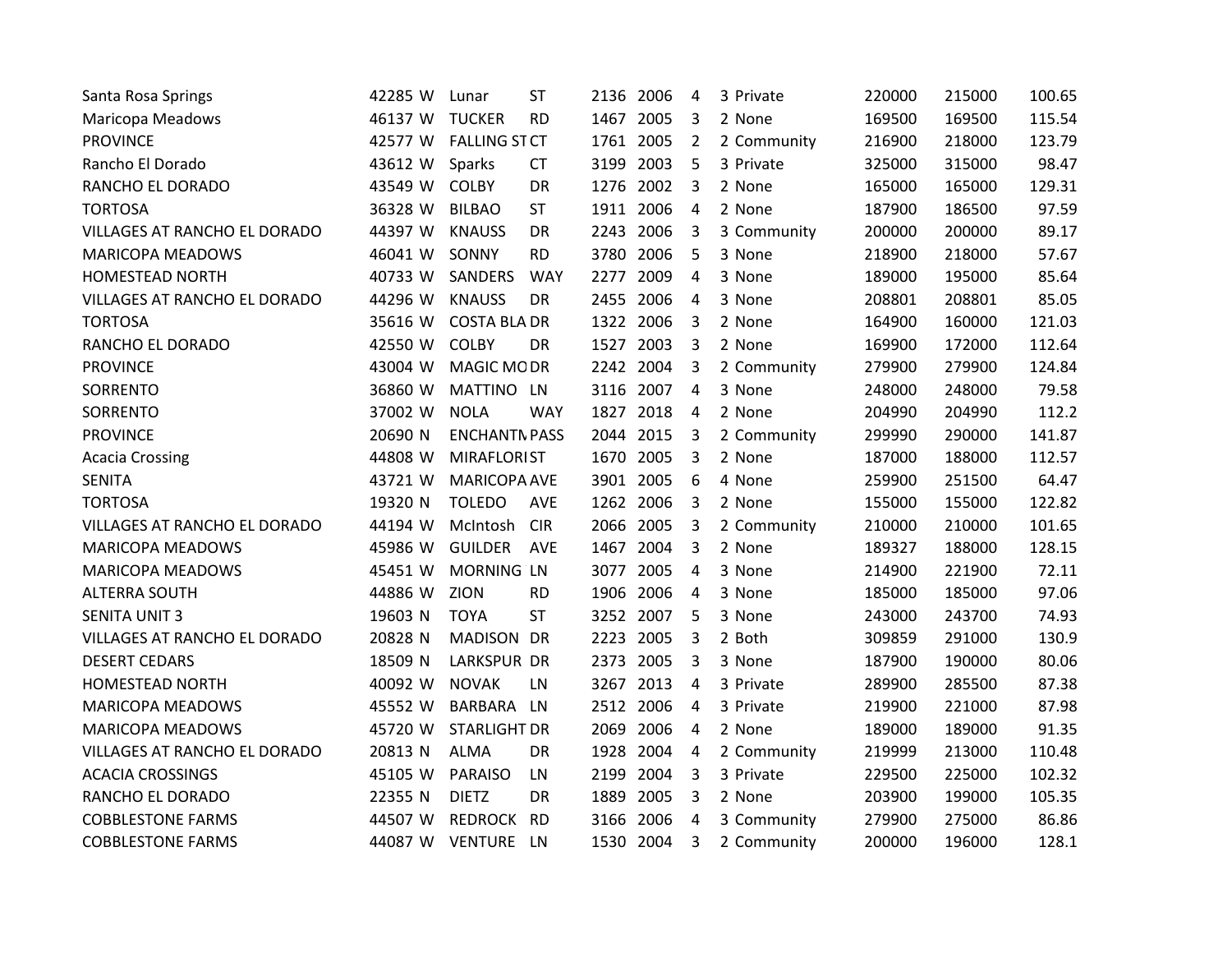| <b>HOMESTEAD NORTH</b>       | 40978 W | <b>PRYOR</b>          | LN         | 2347 2016 |           | 3              | 2 None      | 300000 | 295000 | 125.69 |
|------------------------------|---------|-----------------------|------------|-----------|-----------|----------------|-------------|--------|--------|--------|
| SANTA ROSA SPRINGS           | 16666 N | <b>LUNA</b>           | <b>DR</b>  |           | 2122 2017 | $\overline{4}$ | 2 None      | 219740 | 215545 | 101.57 |
| Rancho El Dorado             | 43697 W | Sagebrush TRL         |            |           | 1980 2002 | 3              | 3 None      | 182000 | 180000 | 90.9   |
| Tortosa                      | 35782 W | <b>COSTA BLA DR</b>   |            |           | 2439 2007 | $\overline{4}$ | 3 None      | 194500 | 190000 | 77.9   |
| <b>PROVINCE</b>              | 41659 W | <b>SNOW BIRILN</b>    |            |           | 2250 2014 | 3              | 2 Community | 284000 | 284000 | 126.22 |
| RANCHO EL DORADO             | 41968 W | SUNLAND DR            |            | 2210 2005 |           | 4              | 3 None      | 190000 | 193000 | 87.33  |
| <b>SANTA ROSA SPRINGS</b>    | 17025 N | <b>ROSEMON ST</b>     |            |           | 2394 2017 | $\overline{4}$ | 3 None      | 217990 | 216000 | 90.22  |
| VILLAGES AT RANCHO EL DORADO | 43927 W | <b>CAVEN</b>          | DR         |           | 2229 2018 | 4              | 3 Community | 238990 | 238990 | 107.21 |
| <b>ALTERRA SOUTH</b>         | 44781 W | <b>DESERT GARD</b>    |            |           | 2615 2005 | 4              | 3 None      | 215000 | 215000 | 82.22  |
| <b>ACACIA CROSSINGS</b>      | 45084 W | <b>BAHIA</b>          | <b>DR</b>  |           | 1616 2006 | 4              | 2 Private   | 199900 | 195000 | 120.67 |
| VILLAGES AT RANCHO EL DORADO | 44221 W | <b>PALMEN</b>         | DR         | 2605 2005 |           | 5              | 3 Community | 214300 | 215000 | 82.53  |
| <b>SMITH FARMS</b>           | 18658 N | TANNERS WAY           |            |           | 2596 2014 | 4              | 2 Both      | 269900 | 269900 | 103.96 |
| <b>HERITAGE DISTRICT</b>     | 45200 W | MADISON AVE           |            |           | 640 1979  | 2              | 1 None      | 49000  | 47500  | 74.22  |
| Rancho El Dorado             | 21270 N | Reinbold              | DR         | 1526 2003 |           | 3              | 2 Private   | 200000 | 200000 | 131.06 |
| <b>ACACIA CROSSINGS</b>      | 44759 W | <b>GAVILAN</b>        | <b>DR</b>  |           | 1670 2004 | 3              | 2 None      | 179000 | 180000 | 107.78 |
| Desert Passage               | 40764 W | <b>TAMARA</b>         | LN         |           | 1849 2013 | 3              | 3 Community | 249990 | 240515 | 130.08 |
| <b>TORTOSA</b>               | 35897 W | CATALAN               | <b>ST</b>  |           | 3333 2006 | 4              | 3 None      | 239900 | 239900 | 71.98  |
| SORRENTO                     | 36997 W | <b>AMALFI</b>         | <b>AVE</b> |           | 1371 2008 | 3              | 2 None      | 159000 | 164000 | 119.62 |
| <b>MARICOPA MEADOWS</b>      | 18772 N | KARI                  | LN         |           | 2261 2004 | $\overline{4}$ | 3 None      | 175000 | 160000 | 70.76  |
| <b>SMITH FARMS</b>           | 18474 N | <b>CELIS</b>          | <b>ST</b>  |           | 1335 2008 | $\overline{2}$ | 2 Community | 169000 | 169000 | 126.59 |
| Villages at Rancho El Dorado | 43503 W | <b>CAVEN</b>          | <b>DR</b>  |           | 2622 2006 | 4              | 3 Community | 218500 | 210000 | 80.09  |
| <b>MARICOPA MEADOWS</b>      | 45726 W | SHERIDAN RD           |            |           | 1320 2006 | 3              | 2 None      | 169900 | 167500 | 126.89 |
| <b>HOMESTEAD NORTH</b>       | 41341 W | <b>PRYOR</b>          | LN         |           | 1454 2006 | 4              | 2 None      | 175000 | 175000 | 120.35 |
| THUNDERBIRD FARMS CENTRAL    | 51640 W | <b>JEAN</b>           | <b>DR</b>  |           | 1728 1988 | $\overline{3}$ | 3 None      | 249900 | 245000 | 141.78 |
| <b>HOMESTEAD NORTH</b>       | 41435 W | <b>NOVAK</b>          | LN         |           | 2242 2017 | 4              | 3 None      | 220605 | 213500 | 95.23  |
| RANCHO EL DORADO             | 43823 W | <b>SAGEBRUSITRL</b>   |            | 2013 2002 |           | 3              | 3 None      | 175000 | 177000 | 87.92  |
| <b>GLENNWILDE</b>            | 19039 N | VENTANA LN            |            |           | 1441 2007 | 3              | 2 Community | 174900 | 176000 | 122.14 |
| RANCHO MIRAGE ESTATES        | 19553 N | <b>ROSE</b>           | <b>CT</b>  |           | 1389 2017 | 3              | 2 None      | 189900 | 188900 | 136    |
| <b>HOMESTEAD NORTH</b>       | 40894 W | <b>ROBBINS</b>        | <b>DR</b>  |           | 2262 2007 | $\overline{3}$ | 2 None      | 202000 | 195018 | 86.21  |
| <b>GLENNWILDE</b>            | 18747 N | LARIAT                | <b>RD</b>  |           | 1485 2012 | 3              | 2 None      | 169500 | 176000 | 118.51 |
| <b>GLENNWILDE GROVES</b>     | 19014 N | <b>STONEGAT RD</b>    |            |           | 3631 2007 | 5              | 4 Both      | 329900 | 329900 | 90.86  |
| <b>MARICOPA MEADOWS</b>      | 45564 W | <b>MORNING LN</b>     |            | 2967 2005 |           | 4              | 3 None      | 235000 | 235000 | 79.2   |
| <b>HOMESTEAD NORTH</b>       | 40133 W | SANDERS WAY           |            | 2496 2007 |           | 3              | 3 None      | 199900 | 202000 | 80.92  |
| Rancho El Dorado             |         | 43558 W Sagebrush TRL |            | 1304 2002 |           | 3              | 2 None      | 174999 | 175000 | 134.2  |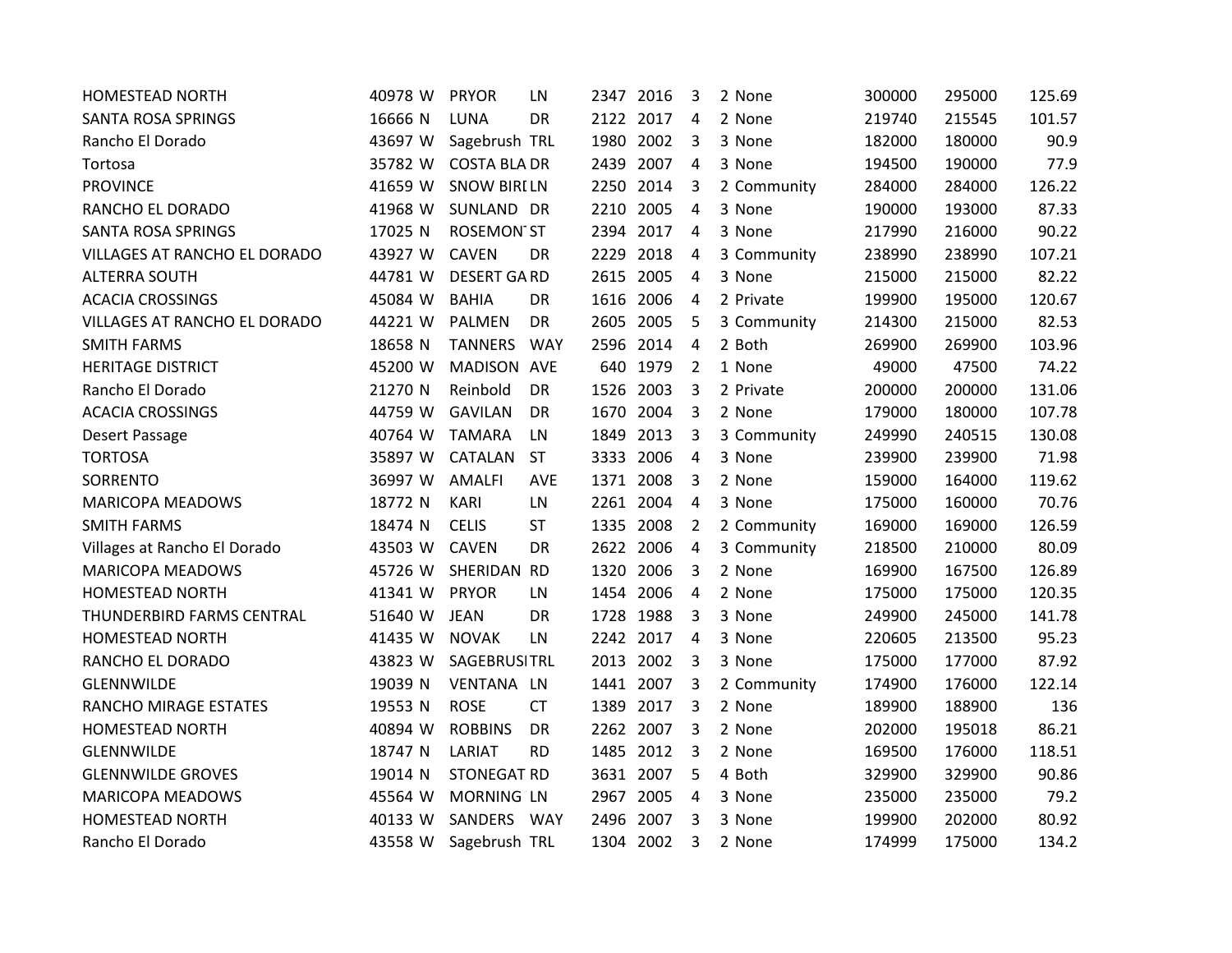| RANCHO EL DORADO             | 42811 W | <b>VENTURE RD</b>    |            | 2822 2003 |           | 3              | 3 None      | 229900 | 233000 | 82.56  |
|------------------------------|---------|----------------------|------------|-----------|-----------|----------------|-------------|--------|--------|--------|
| <b>TORTOSA</b>               | 36148 W | OLIVO                | <b>ST</b>  | 1718 2006 |           | 3              | 2 None      | 184900 | 180000 | 104.77 |
| VILLAGES AT RANCHO EL DORADO | 44328 W | <b>PALMEN</b>        | DR         | 2153 2005 |           | 3              | 3 Community | 200000 | 200000 | 92.89  |
| <b>COBBLESTONE FARMS</b>     | 44570 W | SEDONA               | <b>TRL</b> |           | 3721 2005 | 5              | 3 Community | 294900 | 294900 | 79.25  |
| VILLAGES AT RANCHO EL DORADO | 44259 W | <b>EDDIE</b>         | <b>WAY</b> | 2986 2013 |           | $\overline{4}$ | 3 Community | 224900 | 224900 | 75.32  |
| PALO BREA                    | 44022 W | PALO ABET DR         |            |           | 4512 2007 | $\overline{4}$ | 4 Private   | 324900 | 320000 | 70.92  |
| Villages at Rancho el Dorado | 44455 W | Eddie                | <b>WAY</b> | 2232 2006 |           | 3              | 2 Community | 219500 | 219500 | 98.34  |
| RANCHO EL DORADO             | 21883 N | KIRKLAND DR          |            |           | 2343 2002 | 4              | 3 None      | 189900 | 189900 | 81.05  |
| <b>TORTOSA</b>               | 19948 N | <b>TOLEDO</b>        | AVE        |           | 3645 2005 | 5              | 4 Private   | 244500 | 248200 | 68.09  |
| RANCHO EL DORADO             | 21284 N | VAN LOO              | <b>DR</b>  | 1966 2005 |           | $\overline{3}$ | 2 Private   | 235000 | 238000 | 121.06 |
| Villages at Rancho El Dorado | 43344 W | WALLNER DR           |            | 2201 2005 |           | 3              | 2 Both      | 239900 | 235000 | 106.77 |
| HOMESTEAD NORTH              | 41390 W | <b>WALKER</b>        | <b>WAY</b> |           | 2108 2006 | 4              | 3 None      | 190000 | 195000 | 92.5   |
| <b>HOMESTEAD NORTH</b>       | 40768 W | <b>SANDERS</b>       | <b>WAY</b> |           | 1309 2006 | 4              | 2 None      | 165000 | 167000 | 127.57 |
| RANCHO EL DORADO             | 43640 W | <b>ELM</b>           | <b>DR</b>  | 1913 2002 |           | 4              | 3 None      | 189950 | 195000 | 101.93 |
| RANCHO EL DORADO             | 42442 W | <b>VENTURE</b>       | <b>RD</b>  | 1913 2003 |           | 4              | 3 None      | 194900 | 194900 | 101.88 |
| <b>HOMESTEAD NORTH</b>       | 40967 W | HAYDEN               | DR         | 2276 2006 |           | 4              | 3 None      | 197900 | 196000 | 86.11  |
| Rancho El Dorado             | 41988 W | <b>COLBY</b>         | DR         | 1685 2006 |           | 3              | 2 None      | 163000 | 165000 | 97.92  |
| <b>SENITA</b>                | 43827 W | <b>COWPATH RD</b>    |            | 2425 2005 |           | 4              | 3 Private   | 229000 | 229000 | 94.43  |
| Senita                       | 42991 W | <b>JEREMY</b>        | <b>ST</b>  |           | 1534 2007 | $\overline{a}$ | 2 None      | 174500 | 178500 | 116.36 |
| RANCHO EL DORADO             | 41271 W | PARKHILL DR          |            | 1263 2008 |           | 3              | 2 None      | 165900 | 165900 | 131.35 |
| VILLAGES AT RANCHO EL DORADO | 20200 N | <b>DONITHAN WAY</b>  |            |           | 3219 2007 | 6              | 3 Community | 249500 | 243000 | 75.48  |
| SANTA ROSA SPRINGS           | 16665 N | LUNA                 | DR         |           | 1693 2017 | 3              | 2 None      | 193990 | 193990 | 114.58 |
| SANTA ROSA SPRINGS           | 41807 W | <b>ROSA</b>          | DR         |           | 2026 2018 | 5              | 3 None      | 211985 | 207985 | 102.65 |
| <b>TORTOSA</b>               | 36625 W | <b>BILBAO</b>        | <b>ST</b>  |           | 2401 2006 | $\overline{4}$ | 2 None      | 209900 | 209900 | 87.42  |
| RANCHO EL DORADO             | 42828 W | OAKLAND              | DR         | 2151 2005 |           | 3              | 2 None      | 204999 | 204999 | 95.3   |
| GLENNWILDE                   | 42400 W | <b>ARVADA</b>        | LN         |           | 1831 2013 | 3              | 2 Community | 186000 | 186000 | 101.58 |
| VILLAGES AT RANCHO EL DORADO | 43350 W | <b>PALMEN</b>        | DR         |           | 2051 2006 | 4              | 2 Community | 232000 | 232000 | 113.11 |
| <b>MARICOPA MEADOWS</b>      | 46074 W | <b>DIRK</b>          | <b>ST</b>  |           | 3428 2005 | 5              | 3 Private   | 245000 | 240000 | 70.01  |
| RANCHO EL DORADO             | 43608 W | <b>HILLMAN</b>       | <b>DR</b>  |           | 2694 2002 | 5              | 3 None      | 249900 | 250000 | 92.8   |
| Desert Passage/Smith Farms   | 41003 W | <b>MARY LOU DR</b>   |            | 1871 2015 |           | 3              | 2 Community | 199500 | 192000 | 102.62 |
| <b>DESERT CEDARS</b>         | 44176 W | <b>JUNIPER</b>       | AVE        |           | 1815 2006 | 3              | 2 Private   | 235000 | 228500 | 125.9  |
| Province                     | 19822 N | PINOCHLE LN          |            | 1811 2017 |           | $\overline{2}$ | 3 Community | 280828 | 270000 | 149.09 |
| <b>TORTOSA</b>               | 19352 N | <b>COSTA VER AVE</b> |            | 1370 2006 |           | 3              | 2 None      | 157000 | 158000 | 115.33 |
| Rancho El Dorado             | 21619 N | VAN LOO DR           |            |           | 1938 2004 | 3              | 2 None      | 209900 | 205000 | 105.78 |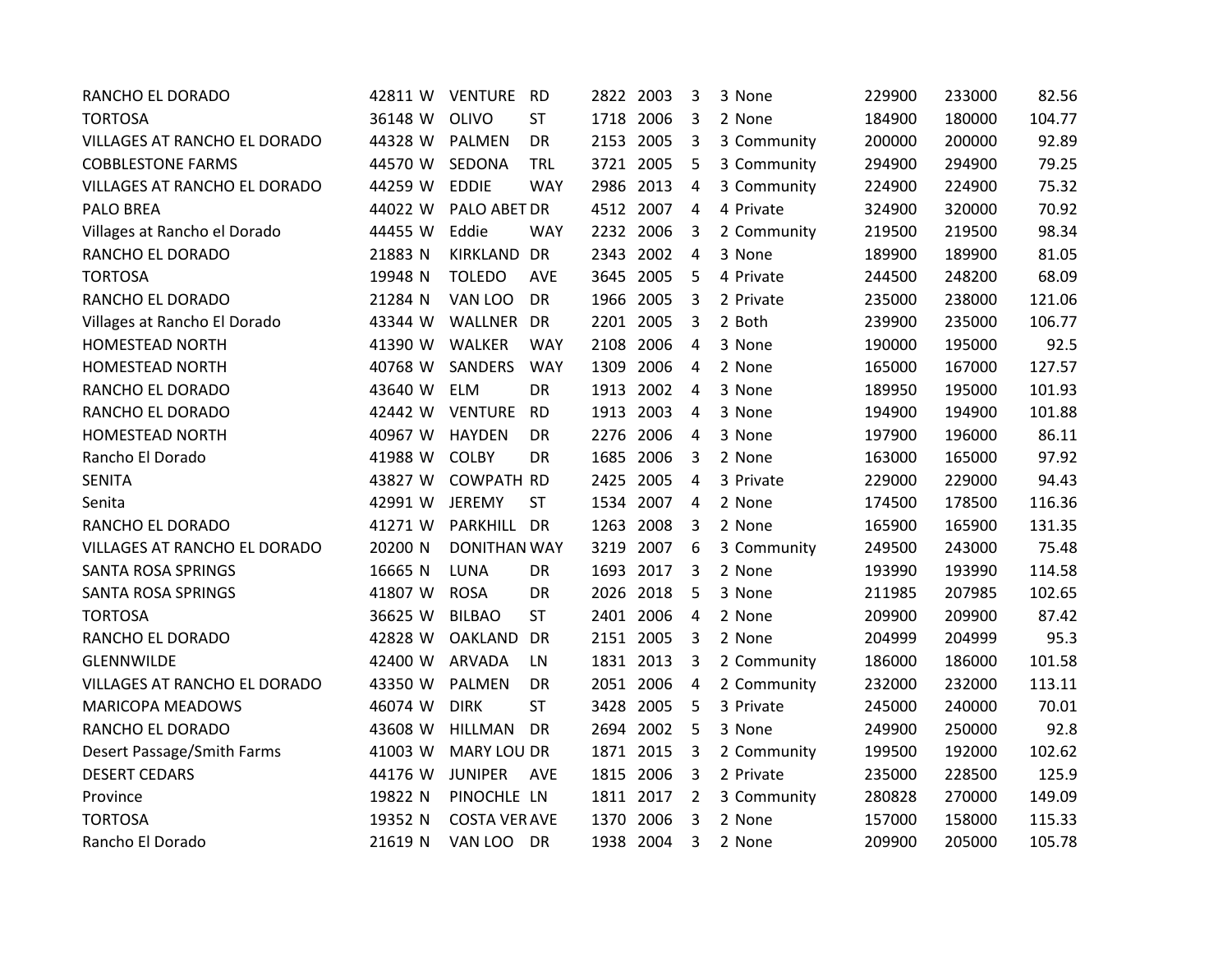| <b>SANTA ROSA SPRINGS</b>    | 42219 W | <b>CALLE</b>        | <b>ST</b>  | 1621 2006 |           | 4              | 2 None      | 180000 | 179500 | 110.73 |
|------------------------------|---------|---------------------|------------|-----------|-----------|----------------|-------------|--------|--------|--------|
| <b>SENITA</b>                | 43331 W | Kimberly            | <b>ST</b>  |           | 4131 2006 | 6              | 4 None      | 280000 | 270000 | 65.36  |
| Glennwilde                   | 42614 W | Almira              | DR         |           | 1736 2010 | 4              | 2 Both      | 218900 | 219000 | 126.15 |
| <b>HOMESTEAD NORTH</b>       | 40289 W | <b>COLTIN</b>       | <b>WAY</b> |           | 2529 2008 | 3              | 3 None      | 206900 | 206900 | 81.81  |
| <b>Glennwilde Groves</b>     | 19166 N | LARIAT              | <b>RD</b>  | 1917 2006 |           | 4              | 2 Community | 199950 | 195000 | 101.72 |
| RANCHO EL DORADO             | 42599 W | <b>COLBY</b>        | DR         |           | 2309 2003 | 4              | 3 Private   | 229900 | 228000 | 98.74  |
| <b>GLENNWILDE</b>            | 41293 W | <b>CAPISTRANDR</b>  |            | 1282 2008 |           | 3              | 2 Community | 170000 | 170000 | 132.61 |
| <b>COBBLESTONE FARMS</b>     | 21731 N | <b>GIBSON</b>       | DR         |           | 1530 2006 | 3              | 2 Community | 203000 | 203000 | 132.67 |
| VILLAGES AT RANCHO EL DORADO | 44360 W | <b>BAILEY</b>       | DR         |           | 2082 2012 | $\overline{4}$ | 3 Community | 241999 | 233000 | 111.91 |
| <b>ACACIA CROSSINGS</b>      | 45182 W | <b>PARAISO</b>      | LN         |           | 1587 2004 | 3              | 2 None      | 185000 | 185000 | 116.57 |
| <b>HOMESTEAD NORTH</b>       | 21065 N | <b>ALEXIS</b>       | AVE        |           | 2237 2006 | 4              | 3 None      | 195000 | 195000 | 87.17  |
| <b>SENITA</b>                | 43335 W | MARICOPA AVE        |            |           | 2544 2006 | 4              | 3 None      | 210000 | 210000 | 82.55  |
| SORRENTO                     | 36826 W | LEONESSA AVE        |            | 2134 2012 |           | 4              | 2 None      | 229000 | 224000 | 104.96 |
| <b>SANTA ROSA SPRINGS</b>    | 17030 N | <b>ROSA</b>         | DR         |           | 2603 2018 | 4              | 3 None      | 229990 | 227990 | 87.58  |
| <b>GLENNWILDE</b>            | 42519 W | <b>CHEYENNE DR</b>  |            |           | 2472 2006 | 4              | 3 Both      | 244900 | 244400 | 98.87  |
| <b>PROVINCE</b>              | 42639 W | <b>HEAVENLY PL</b>  |            | 1757 2006 |           | $\overline{2}$ | 2 Community | 264900 | 260000 | 147.98 |
| Homestead                    | 41322 W | <b>Brandt</b>       | DR         |           | 1526 2007 | 3              | 2 None      | 175000 | 173000 | 113.37 |
| <b>HOMESTEAD NORTH</b>       | 40065 W | <b>BRANDT</b>       | <b>DR</b>  |           | 2125 2018 | 3              | 2 None      | 237495 | 237495 | 111.76 |
| <b>HOMESTEAD NORTH</b>       | 40665 W | <b>COLTIN</b>       | <b>WAY</b> |           | 2222 2011 | 5              | 3 Private   | 270000 | 267500 | 120.39 |
| <b>ACACIA CROSSINGS</b>      | 44773 W | PORTABELI RD        |            |           | 1334 2004 | 3              | 2 None      | 169900 | 169000 | 126.68 |
| <b>SANTA ROSA SPRINGS</b>    | 17201 N | <b>BALA</b>         | DR         |           | 2442 2017 | $\overline{4}$ | 3 None      | 217990 | 207000 | 84.77  |
| Lakes at Rancho El Dorado    | 40880 W | <b>Bravo</b>        | DR         |           | 2484 2007 | 3              | 3 Private   | 277500 | 277000 | 111.51 |
| RANCHO EL DORADO             | 43865 W | <b>ELM</b>          | DR         |           | 1449 2002 | 3              | 2 None      | 167900 | 167900 | 115.87 |
| RANCHO MIRAGE ESTATES        | 37936 W | SAN CAPISTAVE       |            | 1702 2009 |           | $\overline{3}$ | 2 None      | 185000 | 192500 | 113.1  |
| RANCHO MIRAGE ESTATES        | 37723 W | LA PAZ              | <b>ST</b>  | 2751 2013 |           | 4              | 3 None      | 239500 | 238900 | 86.84  |
| <b>SENITA</b>                | 43185 W | ELIZABETH AVE       |            | 1509 2006 |           | 3              | 2 None      | 172000 | 174000 | 115.3  |
| <b>SANTA ROSA SPRINGS</b>    | 42332 W | <b>BALSA</b>        | <b>DR</b>  |           | 1746 2018 | 4              | 2 None      | 196990 | 196990 | 112.82 |
| RANCHO MIRAGE ESTATES        | 38201 W | <b>VERA CRUZ DR</b> |            |           | 1552 2017 | 3              | 2 None      | 196900 | 195900 | 126.22 |
| RANCHO MIRAGE ESTATES        | 38152 W | SAN CAPISTAVE       |            |           | 1838 2017 | $\overline{3}$ | 2 None      | 205900 | 205900 | 112.02 |
| RANCHO EL DORADO             | 42707 W | HILLMAN DR          |            | 1820 2003 |           | 3              | 3 None      | 190000 | 195500 | 107.42 |
| <b>ALTERRA SOUTH</b>         | 17850 N | CARMEN              | AVE        |           | 3301 2006 | 6              | 4 Private   | 250000 | 250000 | 75.73  |
| <b>SENITA</b>                | 42799 W | ARIZONA             | AVE        |           | 3241 2007 | 5              | 4 None      | 234900 | 235000 | 72.51  |
| <b>MARICOPA MEADOWS</b>      | 45716 W | MORNING LN          |            | 2966 2005 |           | 5              | 3 None      | 209000 | 214000 | 72.15  |
| SORRENTO                     | 36882 W | <b>NOLA</b>         | WAY        |           | 2095 2018 | 4              | 3 None      | 208990 | 202856 | 96.82  |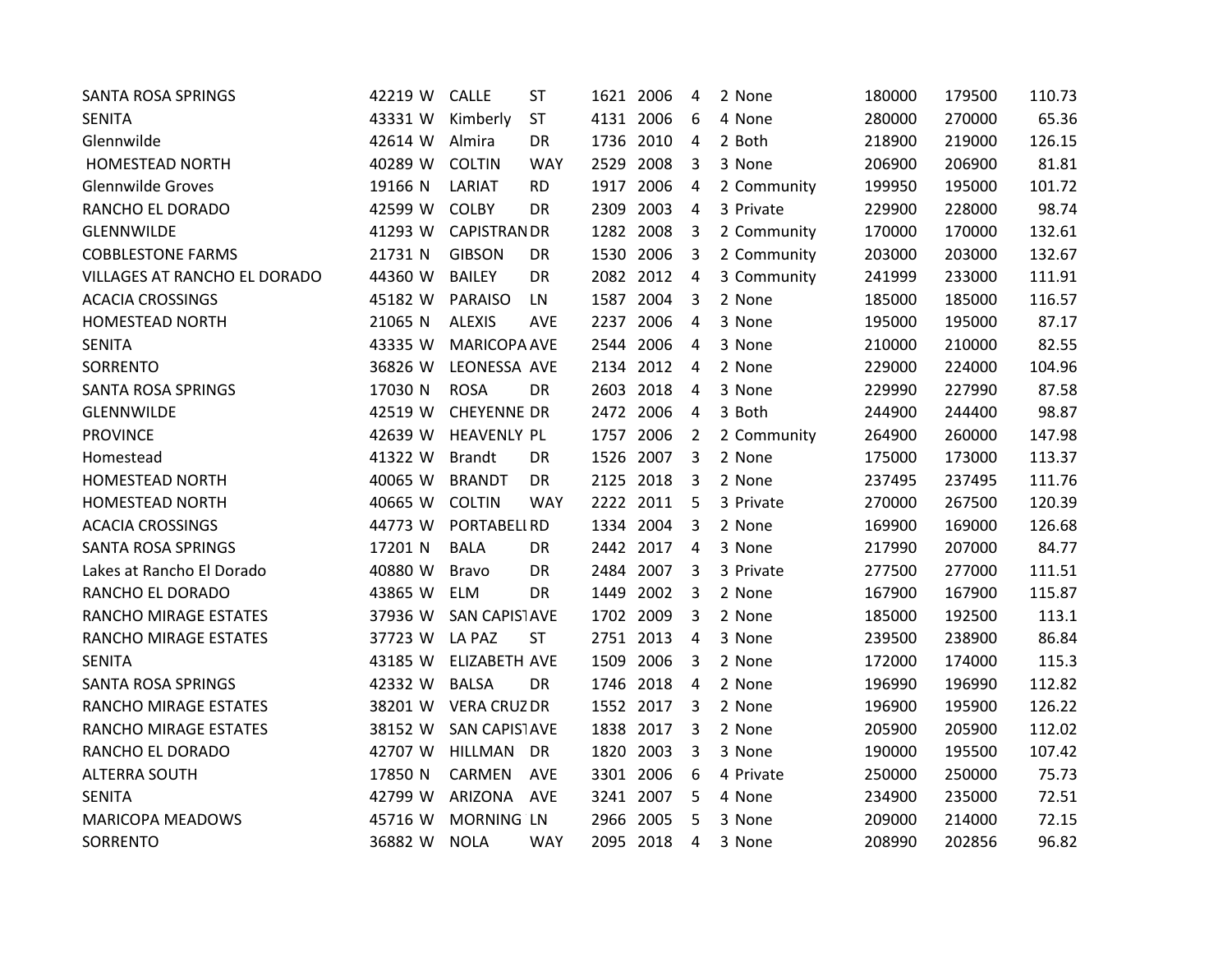| <b>MARICOPA MEADOWS</b>      | 45829 W | <b>MORNING LN</b>   |            | 2647 2005 |           | 3              | 3 None      | 199900 | 190000 | 71.77  |
|------------------------------|---------|---------------------|------------|-----------|-----------|----------------|-------------|--------|--------|--------|
| VILLAGES AT RANCHO EL DORADO | 43548 W | WALLNER DR          |            |           | 3401 2004 | 5              | 3 Community | 259900 | 259900 | 76.41  |
| Tortosa                      | 36598 W | <b>PICASSO</b>      | <b>ST</b>  | 1936 2006 |           | 3              | 2 None      | 194900 | 194900 | 100.67 |
| RANCHO EL DORADO             | 42394 W | OAKLAND             | <b>DR</b>  | 1913 2003 |           | 4              | 3 None      | 205000 | 204000 | 106.63 |
| VILLAGES AT RANCHO EL DORADO | 20789 N | <b>JONES</b>        | <b>CT</b>  | 1885 2005 |           | 4              | 2 None      | 204000 | 204000 | 108.22 |
| SORRENTO                     | 37032 W | <b>AMALFI</b>       | AVE        |           | 2223 2007 | $\overline{4}$ | 3 None      | 198000 | 183000 | 82.32  |
| <b>MARICOPA MEADOWS</b>      | 45490 W | <b>TULIP</b>        | LN         | 1911 2007 |           | 3              | 2 None      | 179900 | 173800 | 90.94  |
| <b>ACACIA CROSSINGS</b>      | 45091 W | Gavilan             | <b>DR</b>  | 1413 2004 |           | 3              | 2 None      | 159000 | 150000 | 106.16 |
| RANCHO EL DORADO             | 42643 W | Oakland             | DR         | 2151 2003 |           | 3              | 2 Community | 185000 | 185000 | 86     |
| <b>TORTOSA</b>               | 36303 W | <b>VERA CRUZ DR</b> |            | 1718 2007 |           | $\overline{3}$ | 2 None      | 177900 | 180000 | 104.77 |
| <b>ALTERRA SOUTH</b>         | 45228 W | <b>HORSE ME!RD</b>  |            | 2569 2007 |           | 4              | 3 None      | 227900 | 223000 | 86.8   |
| GLENNWILDE                   | 18259 N | <b>CRESTVIEW LN</b> |            | 2739 2008 |           | 4              | 3 Community | 249900 | 244000 | 89.08  |
| VILLAGES AT RANCHO EL DORADO | 21024 N | SANSOM              | DR.        | 2265 2006 |           | 5              | 3 Community | 210000 | 210000 | 92.71  |
| VILLAGES AT RANCHO EL DORADO | 43239 W | Lindgren            | DR         | 3441 2005 |           | 5              | 3 Community | 278899 | 276000 | 80.2   |
| Glennwilde                   | 19324 N | PORTAROS DR         |            | 1326 2008 |           | 3              | 2 Community | 167900 | 170000 | 128.21 |
| VILLAGES AT RANCHO EL DORADO | 43372 W | <b>NEELY</b>        | <b>DR</b>  | 2219 2005 |           | 4              | 3 Community | 245000 | 250000 | 112.66 |
| GLENNWILDE                   | 41308 W | <b>LUCERA</b>       | LN         | 1560 2013 |           | 3              | 2 Community | 178000 | 183000 | 117.31 |
| <b>COBBLESTONE FARMS</b>     | 22336 N | <b>GREENLAN DR</b>  |            | 1690 2005 |           | 3              | 2 Community | 189500 | 189500 | 112.13 |
| <b>MARICOPA MEADOWS</b>      | 45694 W | <b>TUCKER</b>       | <b>RD</b>  |           | 3256 2006 | 4              | 3 None      | 219999 | 215500 | 66.18  |
| SORRENTO                     | 37049 W | MATTINO             | LN         |           | 1827 2018 | 4              | 2 None      | 193990 | 193990 | 106.17 |
| VILLAGES AT RANCHO EL DORADO | 44288 W | <b>EDDIE</b>        | <b>WAY</b> | 2173 2006 |           | 4              | 2 Both      | 255960 | 253000 | 116.43 |
| <b>ALTERRA SOUTH</b>         | 17536 N | CARMEN              | <b>AVE</b> | 2427 2006 |           | 5              | 3 None      | 218000 | 215000 | 88.58  |
| <b>PROVINCE</b>              | 19713 N | <b>BRIDGE</b>       | <b>CT</b>  |           | 1690 2018 | $\overline{2}$ | 2 None      | 270183 | 250000 | 147.93 |
| RANCHO EL DORADO             | 22026 N | <b>CLINE</b>        | <b>CT</b>  | 3887 2004 |           | 6              | 3 Private   | 389900 | 375000 | 96.48  |
| SORRENTO                     | 37038 W | <b>BELLO</b>        | LN         |           | 1516 2007 | $\overline{4}$ | 2 None      | 155000 | 155000 | 102.24 |
| RANCHO EL DORADO             | 21517 N | <b>GREENWA\RD</b>   |            | 1608 2002 |           | 3              | 2 None      | 172000 | 172000 | 106.97 |
| <b>TORTOSA</b>               | 36379 W | <b>CARTEGNALN</b>   |            |           | 3403 2006 | 4              | 3 None      | 229000 | 221500 | 65.09  |
| <b>MARICOPA MEADOWS</b>      | 45749 W | <b>DIRK</b>         | <b>ST</b>  | 1601 2005 |           | 4              | 2 None      | 175000 | 175000 | 109.3  |
| GLENNWILDE                   | 42166 W | SANTA FE ST         |            |           | 2312 2018 | $\overline{4}$ | 3 Community | 261985 | 260455 | 112.65 |
| LAKES AT RANCHO EL DORADO    | 21711 N | <b>BRADFORD DR</b>  |            |           | 2010 2007 | $\overline{4}$ | 2 None      | 259900 | 259000 | 128.85 |
| GLENNWILDE                   | 42595 W | <b>MONTEVEF DR</b>  |            | 1831 2012 |           | 3              | 2 Community | 204900 | 200000 | 109.22 |
| SORRENTO                     | 36923 W | MATTINO LN          |            |           | 1827 2018 | 4              | 2 None      | 193990 | 193990 | 106.17 |
| <b>ACACIA CROSSINGS</b>      | 45173 W | <b>PAITILLA</b>     | LN         | 1413 2004 |           | 3              | 2 None      | 179900 | 180000 | 127.38 |
| Tortosa                      | 36509 W | Nina                | <b>ST</b>  | 1533 2006 |           | 4              | 2 None      | 173000 | 170000 | 110.89 |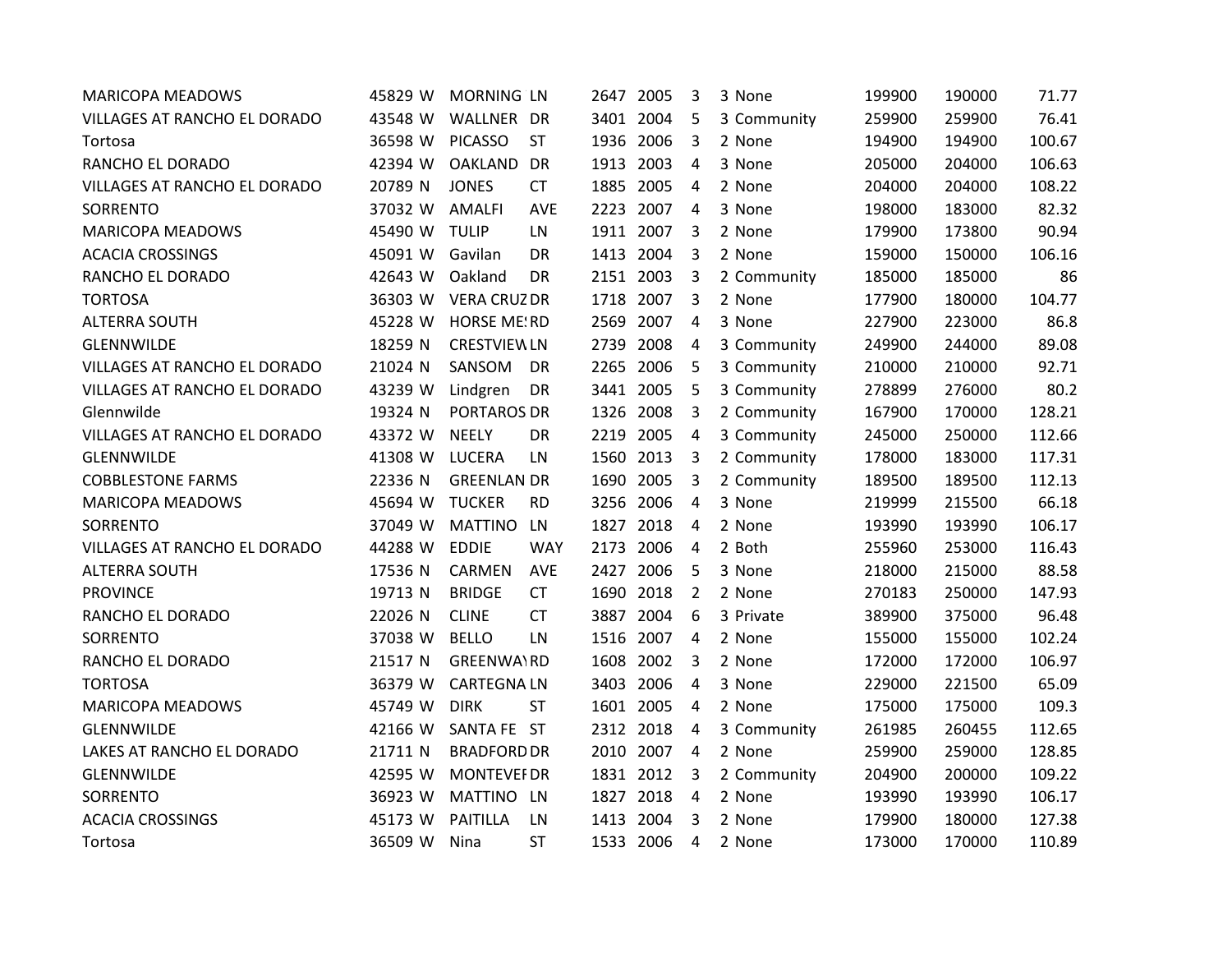| <b>ACACIA CROSSINGS</b>      | 45121 W        | <b>ALAMENDIST</b>    |            |           | 2481 2004 | 4                       | 3 None      | 219999 | 219999 | 88.67  |
|------------------------------|----------------|----------------------|------------|-----------|-----------|-------------------------|-------------|--------|--------|--------|
| SANTA ROSA SPRINGS PARCEL 3  | 42091 W        | <b>ROJO</b>          | <b>ST</b>  |           | 2452 2017 | $\overline{a}$          | 4 None      | 223990 | 223990 | 91.34  |
| <b>HIDDEN VALLEY</b>         | 2104 S         | COYOTE               | TRL        |           | 3945 2005 | 7                       | 4 Private   | 549000 | 535000 | 135.61 |
| SANTA ROSA SPRINGS           | 16970 N        | <b>ROSA</b>          | <b>DR</b>  | 2452 2018 |           | 4                       | 4 None      | 224990 | 223990 | 91.34  |
| SORRENTO                     | 36892 W        | <b>MATTINO</b>       | LN         | 1769 2018 |           | $\overline{\mathbf{3}}$ | 2 None      | 189990 | 189990 | 107.39 |
| <b>GLENNWILDE GROVES</b>     | 19078 N        | LARIAT               | <b>RD</b>  | 1917 2006 |           | 4                       | 2 None      | 199900 | 199000 | 103.81 |
| RANCHO EL DORADO             | 42526 W        | <b>HILLMAN</b>       | <b>DR</b>  |           | 2185 2003 | 4                       | 3 None      | 189900 | 194000 | 88.79  |
| <b>HOMESTEAD NORTH</b>       | 40911 W        | <b>HAYDEN</b>        | DR         |           | 1590 2006 | 3                       | 3 None      | 169900 | 177000 | 111.32 |
| <b>SORRENTO PARCEL 3</b>     | 37147 W        | <b>GIALLO</b>        | LN         |           | 2134 2013 | 4                       | 2 Private   | 259000 | 259000 | 121.37 |
| <b>PROVINCE</b>              | 42922 W        | MALLARD RD           |            | 1690 2018 |           | $\overline{2}$          | 2 Community | 267984 | 262000 | 155.03 |
| <b>SENITA</b>                | 43323 W        | <b>MAGNOLIA RD</b>   |            |           | 3736 2006 | $\overline{4}$          | 3 None      | 239900 | 239900 | 64.21  |
| GLENNWILDE                   | 19313 N        | VENTANA LN           |            |           | 1454 2012 | $\overline{3}$          | 2 Community | 185000 | 183000 | 125.86 |
| <b>HIDDEN VALLEY ESTATES</b> | 53862 W        | <b>BARREL</b>        | <b>RD</b>  |           | 2723 2004 | 3                       | 2 None      | 389900 | 389900 | 143.18 |
| <b>MARICOPA MEADOWS</b>      | 45622 W        | BARBARA              | LN         | 2489 2005 |           | $\overline{4}$          | 3 None      | 190000 | 186000 | 74.72  |
| GLENNWILDE                   | 18871 N        | VENTANA LN           |            | 1737 2012 |           | $\overline{3}$          | 2 Community | 184000 | 186000 | 107.08 |
| VILLAGES AT RANCHO EL DORADO | 44101 W        | Askew                | DR         |           | 2694 2005 | $\overline{a}$          | 3 Community | 219000 | 219000 | 81.29  |
| <b>MARICOPA MEADOWS</b>      | 18795 N        | MADISON RD           |            |           | 2490 2005 | 4                       | 3 None      | 175000 | 175000 | 70.28  |
| <b>COBBLESTONE FARMS</b>     | 44336 W        | <b>DESERT PL/TRL</b> |            | 1848 2006 |           | 3                       | 2 Community | 199950 | 200000 | 108.22 |
| VILLAGES AT RANCHO EL DORADO | 20647 N        | <b>MARQUEZ DR</b>    |            | 2695 2006 |           | $\overline{4}$          | 3 Community | 199900 | 200000 | 74.21  |
| SANTA ROSA SPRINGS           | 42204 W        | <b>NOREEN</b>        | <b>RD</b>  |           | 2674 2018 | $\overline{4}$          | 4 None      | 235990 | 235990 | 88.25  |
| <b>SANTA ROSA SPRINGs</b>    | 41765 W        | <b>ROSA</b>          | DR         |           | 1693 2018 | 3                       | 2 None      | 199990 | 199000 | 117.54 |
| RANCHO EL DORADO             | 43176 W        | <b>ANNE</b>          | LN         |           | 1892 2003 | 3                       | 2 Private   | 243000 | 245000 | 129.49 |
| SANTA ROSA SPRINGS           | 42036 W        | <b>QUINTO</b>        | DR         |           | 2196 2017 | 4                       | 3 None      | 227990 | 223990 | 101.99 |
| SORRENTO                     | 36795 W        | <b>MONDRAGLN</b>     |            | 1204 2008 |           | $\overline{3}$          | 2 None      | 148000 | 148000 | 122.92 |
| SANTA ROSA SPRINGS           | 17044 N        | <b>ROSA</b>          | DR         | 2597 2018 |           | 4                       | 3 None      | 229990 | 227500 | 87.6   |
| VILLAGES AT RANCHO EL DORADO | 20142 N        | Jones                | DR         |           | 1798 2017 | 3                       | 3 Community | 234990 | 232000 | 129.03 |
| GLENNWILDE                   | 18586 N        | LARIAT               | <b>RD</b>  |           | 2197 2012 | 4                       | 3 Community | 198000 | 204500 | 93.08  |
| SANTA ROSA SPRINGS           | 41918 W        | RAMONA               | <b>ST</b>  |           | 2442 2017 | 4                       | 3 None      | 217990 | 216000 | 88.45  |
| VILLAGES AT RANCHO EL DORADO | 43303 W        | LINDGREN DR          |            |           | 2200 2005 | $\overline{4}$          | 2 Community | 213900 | 210500 | 95.68  |
| RANCHO EL DORADO             | 42443 W        | <b>BRAVO</b>         | DR         |           | 3890 2004 | 5                       | 3 Private   | 399900 | 394000 | 101.29 |
| <b>ALTERRA SOUTH</b>         | 44824 W        | <b>WOODY</b>         | <b>RD</b>  |           | 1803 2005 | 4                       | 2 None      | 177000 | 175000 | 97.06  |
| SORRENTO                     | 37109 W        | <b>META</b>          | <b>WAY</b> |           | 2722 2018 | 5                       | 3 None      | 233990 | 233990 | 85.96  |
| RANCHO EL DORADO             | 43381 W        | <b>RIO BRAVO DR</b>  |            | 2623 2002 |           | $\overline{4}$          | 3 Private   | 250000 | 257500 | 98.17  |
| <b>COBBLESTONE FARMS</b>     | 44567 W SEDONA |                      | <b>TRL</b> |           | 2939 2004 | 5                       | 3 Private   | 329000 | 328400 | 111.73 |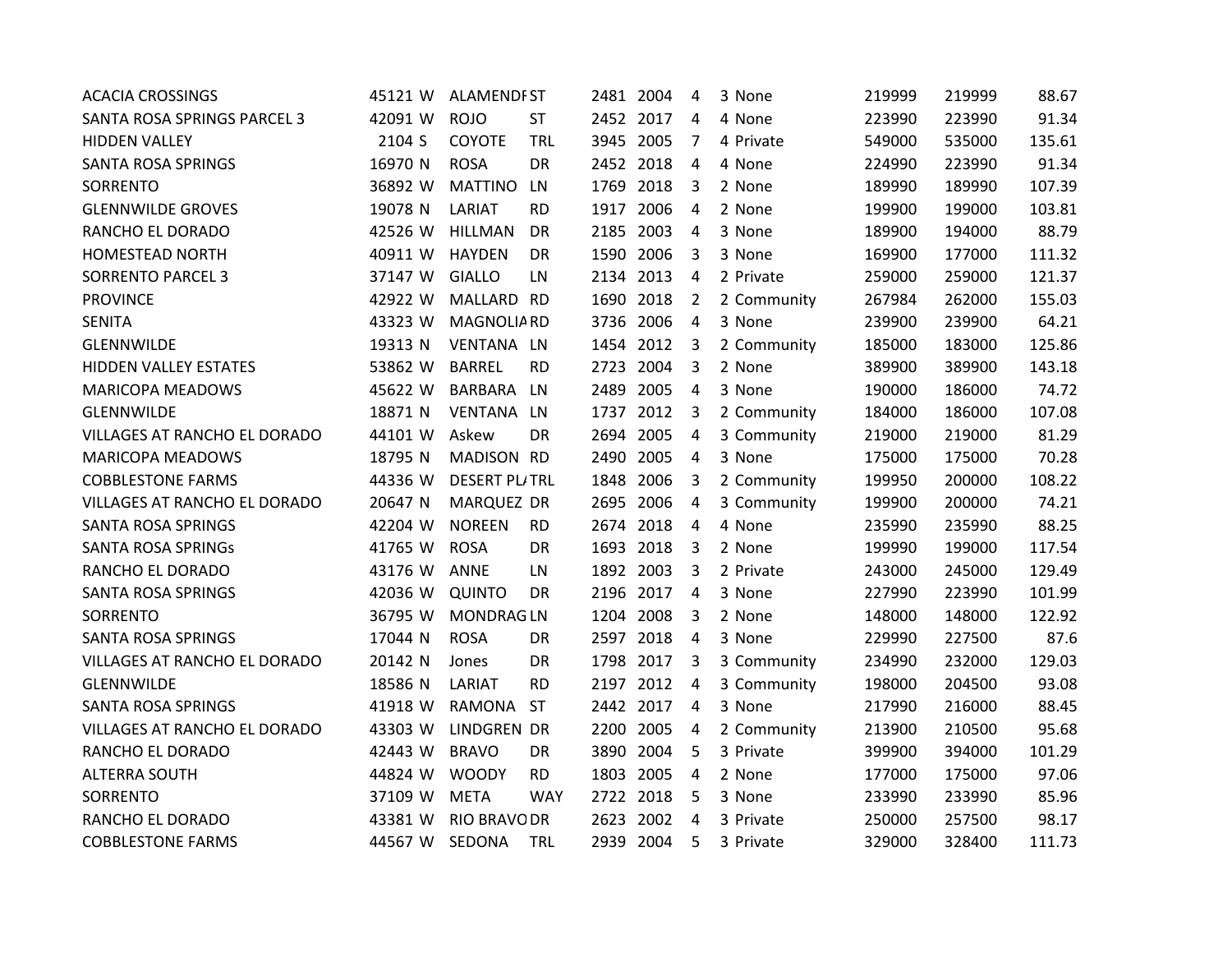| <b>SANTA ROSA SPRINGS</b>    | 41877 W | <b>ROSA</b>         | DR         | 2196 2018 |           | 4              | 3 None      | 221990 | 224515 | 102.23 |
|------------------------------|---------|---------------------|------------|-----------|-----------|----------------|-------------|--------|--------|--------|
| <b>SANTA ROSA SPRINGS</b>    | 42172 W | <b>NOREEN</b>       | <b>RD</b>  |           | 1886 2007 | 4              | 3 None      | 194900 | 190000 | 100.74 |
| <b>GLENNWILDE</b>            | 42504 W | <b>SUSSEX</b>       | <b>RD</b>  |           | 1560 2012 | 3              | 2 None      | 177707 | 177707 | 113.91 |
| GLENNWILDE                   | 18320 N | <b>ARBOR</b>        | DR         | 2590 2017 |           | 4              | 4 Community | 277990 | 277990 | 107.33 |
| <b>PROVINCE</b>              | 42407 W | <b>HEAVENLY PL</b>  |            | 1763 2004 |           | $\overline{2}$ | 2 Community | 250000 | 250000 | 141.8  |
| VILLAGES AT RANCHO EL DORADO | 43266 W | LINDGREN DR         |            | 3401 2005 |           | $\overline{4}$ | 3 None      | 254900 | 254900 | 74.95  |
| <b>SMITH FARMS</b>           | 18734 N | TANNERS WAY         |            |           | 2321 2014 | 3              | 2 Community | 230000 | 222000 | 95.64  |
| <b>COBBLESTONE FARMS</b>     | 44585 W | SANTA FE AVE        |            |           | 1829 2005 | 3              | 2 Community | 197500 | 202500 | 110.72 |
| RANCHO EL DORADO             | 21954 N | <b>OLSON</b>        | <b>CT</b>  |           | 3954 2005 | 5              | 3 Private   | 373000 | 373000 | 94.33  |
| RANCHO EL DORADO             | 41256 W | PARKHILL DR         |            | 1976 2008 |           | $\overline{a}$ | 3 None      | 204900 | 199500 | 100.96 |
| <b>PROVINCE</b>              | 42504 W | <b>SANDPIPER DR</b> |            | 2297 2006 |           | 2              | 3 Community | 259900 | 259900 | 113.14 |
| <b>HOMESTEAD NORTH</b>       | 41313 W | <b>THORNBER LN</b>  |            |           | 1762 2007 | $\overline{4}$ | 2 None      | 198500 | 200000 | 113.5  |
| Rancho El Dorado             | 42525 W | MICHAELS DR         |            | 1309 2003 |           | 3              | 2 None      | 174859 | 174859 | 133.58 |
| Lakes at Rancho El Dorado    | 21801 N | <b>BOLIVIA</b>      | <b>ST</b>  | 2242 2007 |           | $\overline{4}$ | 3 Private   | 244859 | 235000 | 104.82 |
| <b>SMITH FARMS</b>           | 40358 W | <b>DENNIS</b>       | LN         |           | 3053 2006 | 3              | 3 Both      | 275000 | 275000 | 90.08  |
| <b>ACACIA CROSSINGS</b>      | 45019 W | PAITILLA            | LN         | 1413 2004 |           | 3              | 2 None      | 174900 | 175000 | 123.84 |
| RANCHO EL DORADO             | 42329 W | <b>SPARKS</b>       | DR.        | 2054 2004 |           | 3              | 2 None      | 219000 | 219000 | 106.62 |
| <b>ALTERRA NORTH</b>         | 44775 W | <b>JUNIPER</b>      | AVE        |           | 3039 2006 | 4              | 3 Private   | 260000 | 255000 | 83.91  |
| <b>MARICOPA MEADOWS</b>      | 45975 W | <b>KRISTINA</b>     | <b>WAY</b> | 1937 2005 |           | 3              | 2 None      | 178450 | 184000 | 94.99  |
| <b>ALTERRA SOUTH</b>         | 44779 W | <b>HORSE ME! RD</b> |            |           | 1445 2006 | 3              | 2 None      | 168900 | 173500 | 120.06 |
| RANCHO MIRAGE ESTATES        | 38085 W | <b>VERA CRUZ DR</b> |            |           | 2514 2018 | 5              | 3 None      | 241900 | 238900 | 95.03  |
| SORRENTO                     | 36990 W | <b>NOLA</b>         | <b>WAY</b> |           | 1769 2018 | 3              | 2 None      | 198990 | 198990 | 112.48 |
| <b>SANTA ROSA SPRINGS</b>    | 42308 W | <b>BALSA</b>        | <b>DR</b>  | 1746 2018 |           | 4              | 2 None      | 196990 | 196900 | 112.77 |
| GLENNWILDE                   | 41315 W | PALMYRA             | LN.        | 1784 2018 |           | $\overline{3}$ | 2 Community | 238110 | 238986 | 133.96 |
| Senita                       | 19571 N | <b>TOYA</b>         | <b>ST</b>  |           | 2839 2007 | 5              | 3 None      | 222000 | 225000 | 79.25  |
| <b>WILLOW PARCEL</b>         | 42453 W | <b>MONTEVEF DR</b>  |            | 1582 2009 |           | 3              | 2 Community | 179900 | 179900 | 113.72 |
| VILLAGES AT RANCHO EL DORADO | 44336 W | <b>EDDIE</b>        | <b>WAY</b> |           | 2053 2006 | 4              | 2 None      | 214900 | 214900 | 104.68 |
| <b>ALTERRA NORTH</b>         | 45113 W | <b>BUCKHORNTRL</b>  |            |           | 3041 2005 | 5              | 3 Private   | 220000 | 210000 | 69.05  |
| Rancho El Dorado             | 42238 W | Venture             | <b>RD</b>  | 1667 2003 |           | $\overline{a}$ | 2 None      | 185000 | 190000 | 113.97 |
| Desert Passage               | 40751 W | <b>PATRICIA</b>     | LN         |           | 2632 2018 | 3              | 3 Community | 232990 | 232990 | 88.52  |
| <b>MARICOPA MEADOWS</b>      | 46108 W | Long                | <b>WAY</b> | 1447 2005 |           | 4              | 2 None      | 162500 | 155000 | 107.11 |
| RANCHO EL DORADO             | 21634 N | <b>LILES</b>        | LN         |           | 2849 2014 | 4              | 3 None      | 229825 | 235000 | 82.48  |
| <b>MARICOPA MEADOWS</b>      | 45638 W | AMSTERDARD          |            | 1364 2005 |           | 3              | 2 None      | 165000 | 165000 | 120.96 |
| <b>SENITA</b>                | 43880 W | <b>MARICOPA AVE</b> |            | 3901 2005 |           | 7              | 4 None      | 259900 | 255000 | 65.36  |